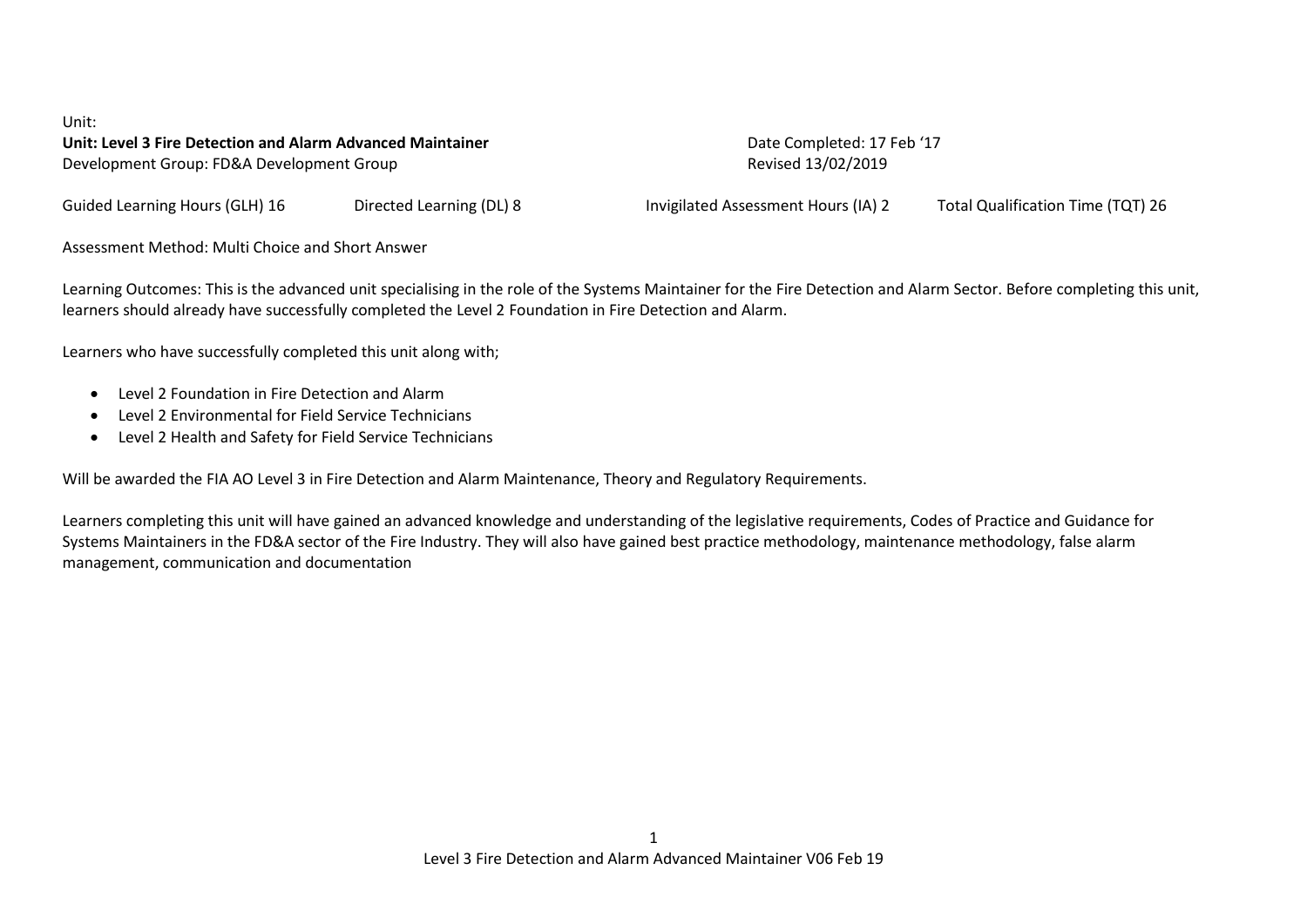| Subject            | Knowledge Criteria                                            | Performance Criteria                                                               |
|--------------------|---------------------------------------------------------------|------------------------------------------------------------------------------------|
| A. BS 5839/IS 3218 | Learners will have knowledge and understanding of:            | Learners will be able to:                                                          |
|                    | 1. The code of practice (CoP) applicable                      | Recognise and apply the relevant, applicable, sections of<br>the CoP according to; |
|                    | The service schedules required to comply with CoP<br>2.       | a. Type of system<br>b. Country/Region                                             |
|                    | Requirements for routine inspections and servicing with<br>3. |                                                                                    |
|                    | respect to:                                                   | Recognise and apply schedules for service visits<br>2.                             |
|                    | a. Types of detector                                          | a. Routine Inspection and Servicing                                                |
|                    | Siting of detectors                                           | i. Types                                                                           |
|                    | Inspection/Test of detectors                                  | ii. Frequency                                                                      |
|                    | Inspection/Test of call points<br>d.                          | b. Non-Routine Attention                                                           |
|                    | Inspection/Test of alarm devices<br>e.                        | i. Types                                                                           |
|                    | Inspection/Test of power supplies                             | ii. Necessity                                                                      |
|                    | Inspection/Test of part 6 systems                             |                                                                                    |
|                    | Inspection/Test of the CIE<br>h.                              | Identify and apply the requirements for routine                                    |
|                    | Inspection/Test connections to ARC                            | inspections and servicing                                                          |
|                    | Inspection of cabling                                         | a. Suitability of detector type                                                    |
|                    | Verification of cause and effect programming                  | b. Siting of detectors                                                             |
|                    | Radio signal strength tests                                   | Routine inspection and performance testing of<br>c.                                |
|                    | m. Analogue detector signal levels                            | detection devices as applicable<br>i. Appropriate to detector/system               |
|                    | Requirements for non-routine attention:<br>4.                 | ii. Selection of suitable tools and equipment                                      |
|                    | a. A new site/contract                                        | iii. Appropriate/correct use of test                                               |
|                    | Arrangements for repair of faults or damage<br>b.             | equipment                                                                          |
|                    | System modifications<br>c.                                    | Manual call points<br>d.                                                           |
|                    | Unacceptable rate of false alarms                             | Alarm devices<br>e.                                                                |
|                    | Following a fire<br>e.                                        | Audible devices                                                                    |
|                    | Following a long period of disconnection<br>f.                | <b>Visual Alarms</b><br>ii.                                                        |
|                    |                                                               | iii. Tactile                                                                       |
|                    |                                                               | Power supplies<br>f.                                                               |
|                    |                                                               | i. Normal supply                                                                   |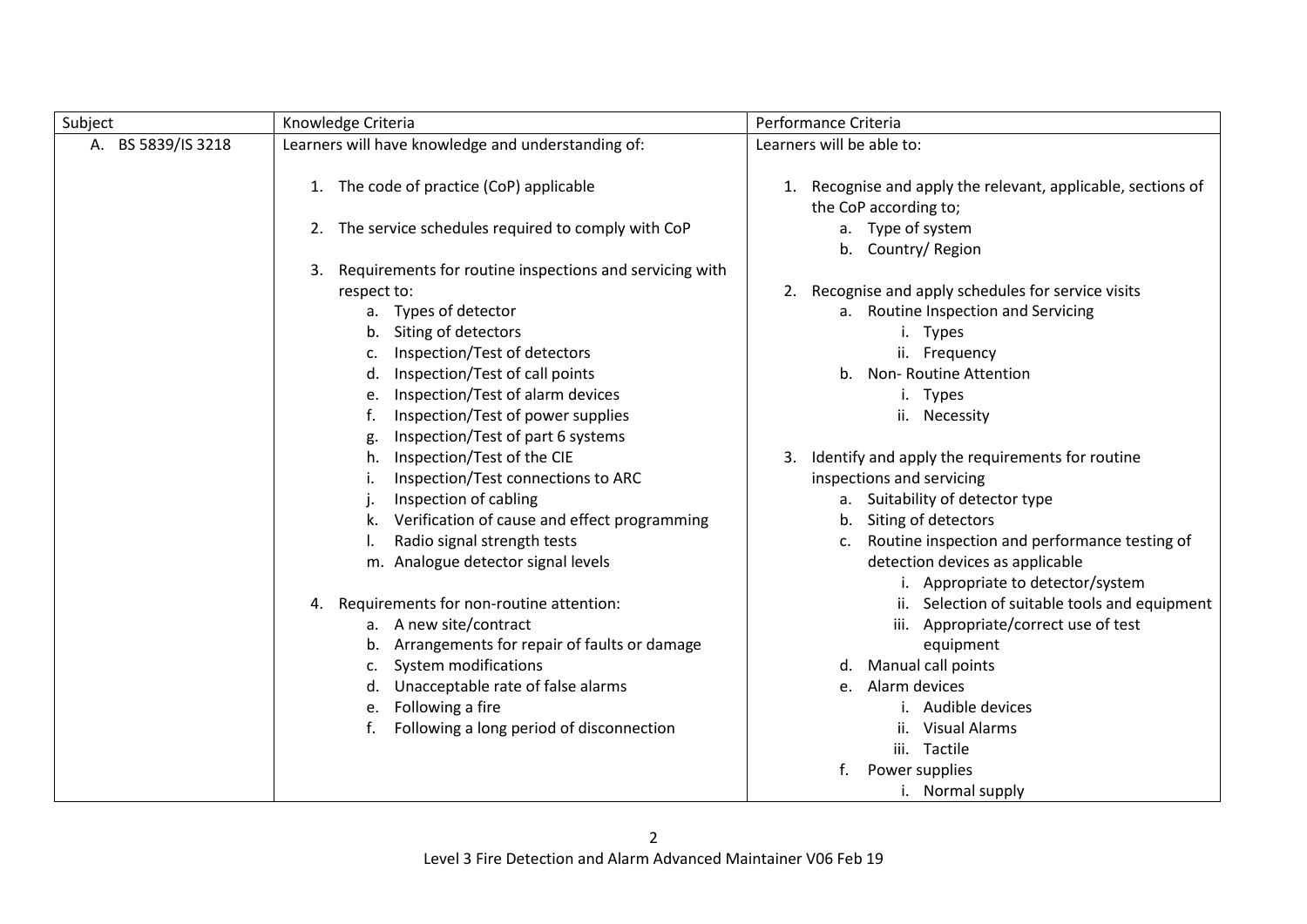| $\mathbf{ii}$ .<br>Chargers                           |
|-------------------------------------------------------|
| iii.<br>Standby supply                                |
| iv. Labelling and marking                             |
| v. Appropriate/correct use of tools and               |
| equipment                                             |
| vi. Safe working practices                            |
| Part 6 systems<br>g.                                  |
| <b>CIE</b><br>h.                                      |
| <b>Connections to ARC</b>                             |
| Cabling                                               |
| Cause and effect programming<br>k.                    |
| Radio signal strength on wireless and/or hybrid       |
| systems                                               |
| m. Analogue detector levels                           |
|                                                       |
| Identify and apply requirements for non-routine<br>4. |
| attention                                             |
| a. Type of non-routine inspection                     |
| i. A new site/contract                                |
| ii. Arrangements for repair of faults or              |
| damage                                                |
| Modifications<br>iii.                                 |
| Unacceptable rate of false alarms<br>iv.              |
| Following a fire<br>V.                                |
|                                                       |
| vi. Long period of disconnection                      |
| b. Selection and use of suitable tools and            |
| equipment                                             |
|                                                       |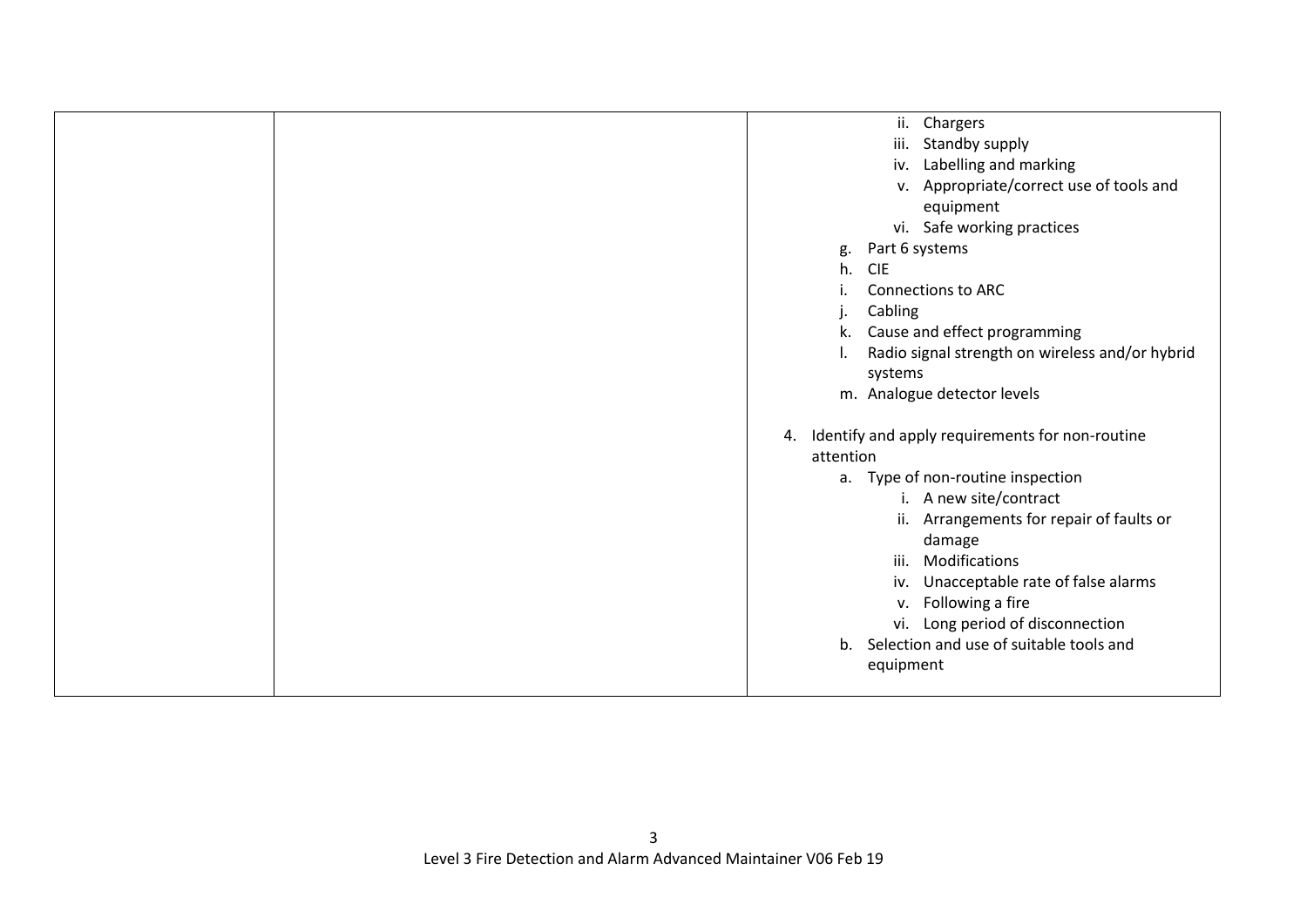| <b>Explanatory Notes</b>                                                                                                                                                                                                                                                                                                                                                                                                                                                           |
|------------------------------------------------------------------------------------------------------------------------------------------------------------------------------------------------------------------------------------------------------------------------------------------------------------------------------------------------------------------------------------------------------------------------------------------------------------------------------------|
| Maintenance technicians might have several different levels of skill within a typical company. This means that some might only be<br>able to do regular servicing, whereas others might be able to do special inspections and even modifications. It is important that all<br>maintenance technicians have an understanding of those skill levels, so that the technician knows when they are competent to do<br>certain tests and when they need to pass the work to a colleague. |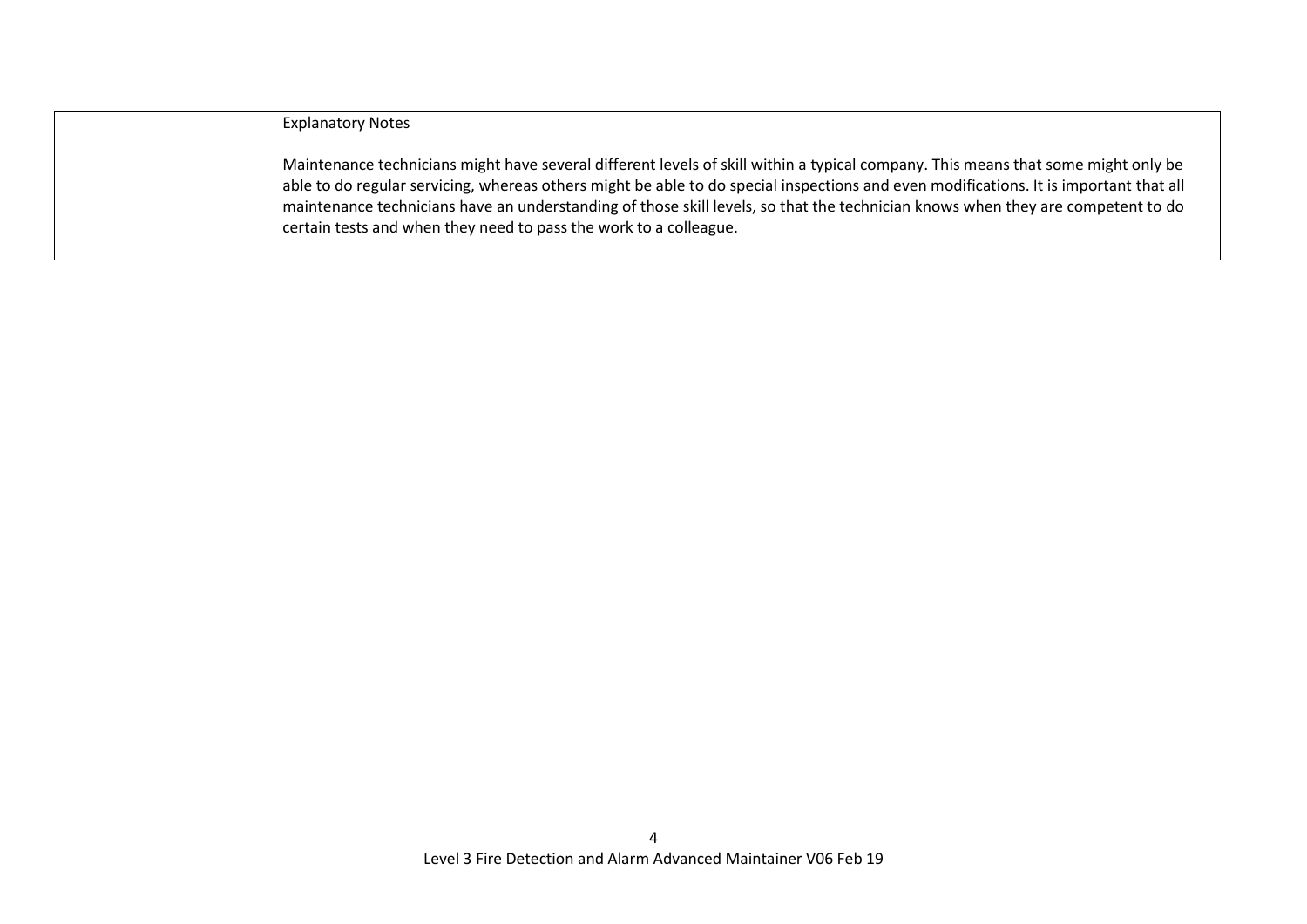| Subject             | Knowledge Criteria                                 | Performance Criteria                                                                                                           |
|---------------------|----------------------------------------------------|--------------------------------------------------------------------------------------------------------------------------------|
| В.<br>Documentation | Learners will have knowledge and understanding of: | Learners will be able to:                                                                                                      |
|                     | 1. Log book                                        | 1. Review, interpret and complete the log book<br>a. Understand and interpret previous activity                                |
|                     | 2. As fitted Drawings                              | Identify any areas/parts of the system where a<br>b.<br>fault may be present                                                   |
|                     | Operation and Maintenance (O&M) manuals<br>3.      | Calculate the level and record false<br>$\mathsf{C}$ .<br>alarms/unwanted fire signals for the system and                      |
|                     | Zone Plans<br>4.                                   | identify further investigation if required<br>d. Update the logbook to record the results of the                               |
|                     | Completing maintenance documentation<br>5.         | service visit.                                                                                                                 |
|                     | Non-Compliance of documentation<br>6.              | 2. Review and understand the as fitted drawings as<br>applicable for type of maintenance visit                                 |
|                     |                                                    | Review and understand the O&M manuals as applicable<br>3.<br>for the type of maintenance visit                                 |
|                     |                                                    | Confirm accurate and appropriate provision of zone<br>4.<br>plan(s)                                                            |
|                     |                                                    | Requirements for provision of the zone plan<br>a.<br>Interpret the zone plan as appropriate for the<br>b.<br>maintenance visit |
|                     |                                                    | 5.<br>Complete maintenance documentation as appropriate to<br>the maintenance visit                                            |
|                     |                                                    | a. Identify any/which documentation requires<br>completion                                                                     |
|                     |                                                    | b. Enter appropriate information as required<br>following the maintenance visit                                                |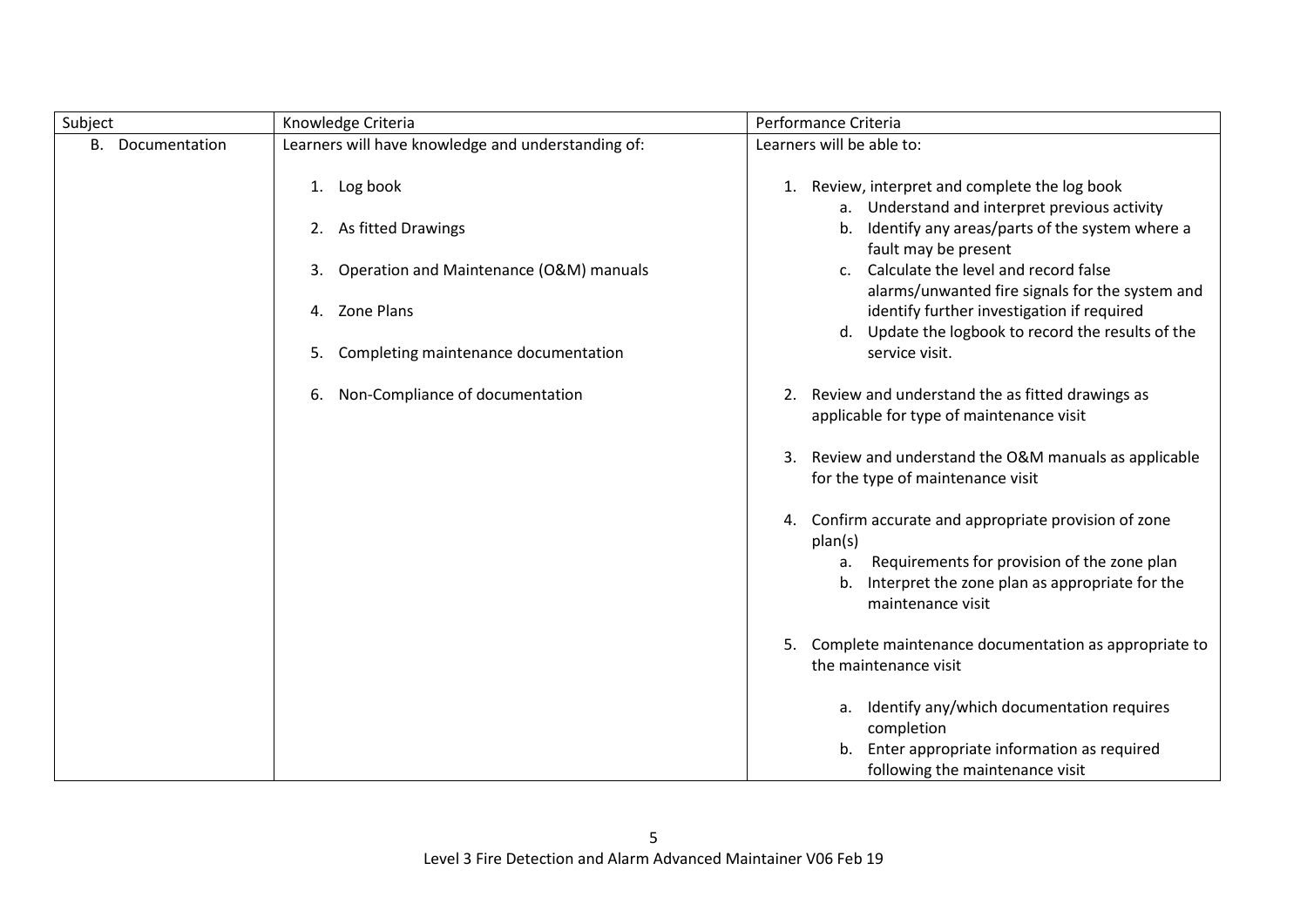|                                                                                                                                                                                                                                                                                                                                                                                                                                                    | Identify and report any outstanding issues<br>making suitable record where required        |
|----------------------------------------------------------------------------------------------------------------------------------------------------------------------------------------------------------------------------------------------------------------------------------------------------------------------------------------------------------------------------------------------------------------------------------------------------|--------------------------------------------------------------------------------------------|
|                                                                                                                                                                                                                                                                                                                                                                                                                                                    | Recommend remedial actions to be taken following non-<br>6.<br>compliance of documentation |
| <b>Explanatory Notes</b>                                                                                                                                                                                                                                                                                                                                                                                                                           |                                                                                            |
| Maintenance technicians need to appreciate the importance of accurate documentation, to them, to their colleagues and to their<br>customers. They will need to use and understand the documentation to get essential information and to be able to record what they<br>have done on site, so that other technicians will be able to pick up where they left off, or at least know what has been tested already<br>and what still needs to be done. |                                                                                            |
| It is unlikely that all technicians will have been trained on all of the equipment that they will be required to operate; therefore, they<br>need to be able to get the information necessary from the system documentation.                                                                                                                                                                                                                       |                                                                                            |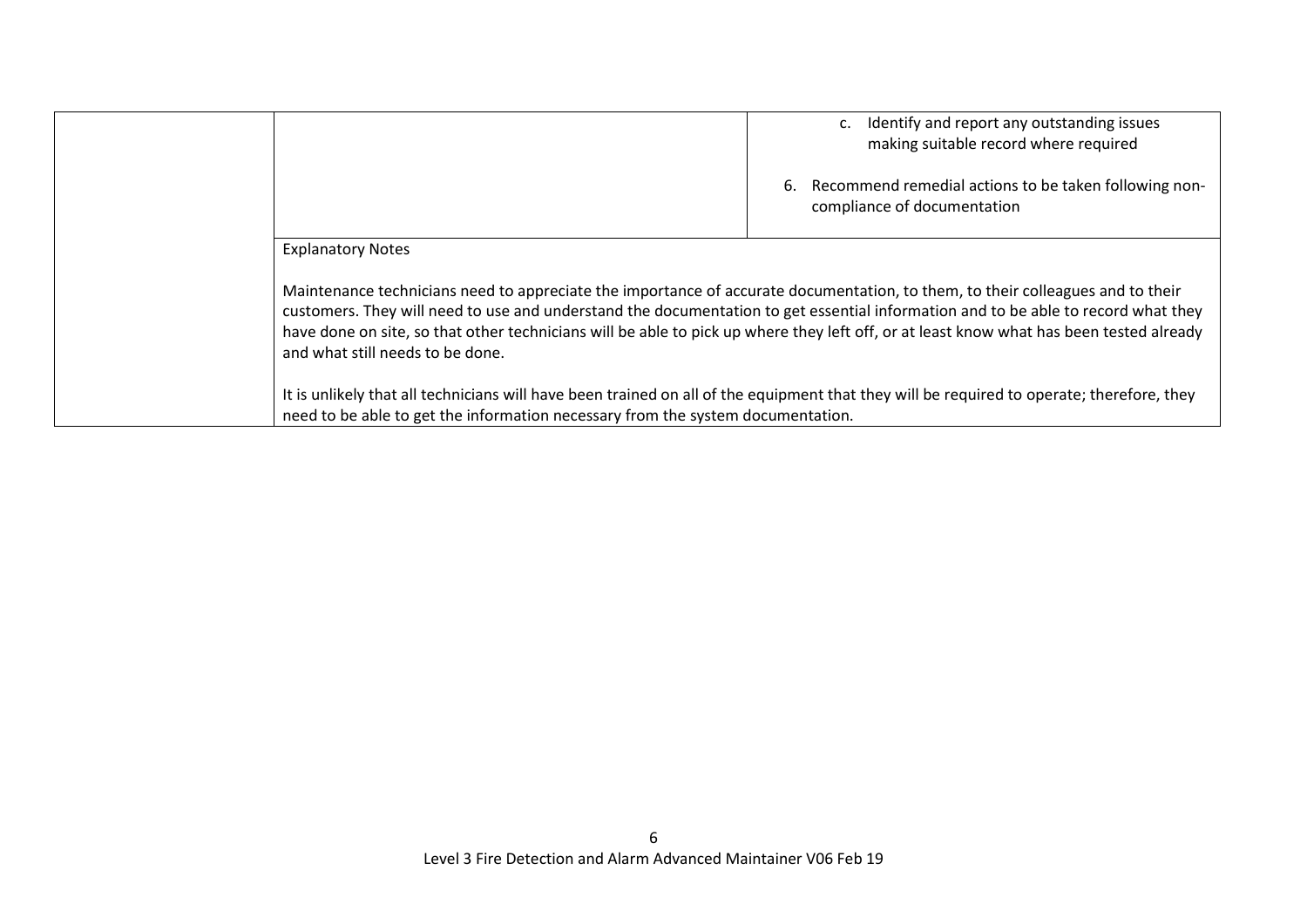| Subject                       | Knowledge Criteria                                                | Performance Criteria                                                                                                                  |
|-------------------------------|-------------------------------------------------------------------|---------------------------------------------------------------------------------------------------------------------------------------|
| C. Maintenance<br>Methodology | Learners will have knowledge and understanding of:                | Learners will be able to:                                                                                                             |
|                               | System inspection and testing methods<br>1.                       | Identify and recognise the inspection and testing<br>1.<br>requirements according to equipment or device under                        |
|                               | Selection and operation of test equipment<br>2.                   | test                                                                                                                                  |
|                               | Interpreting inspection and test results<br>3.                    | Preparing the system for inspection and test<br>a.<br>Provide an explanation of the inspection and/or<br>b.<br>test being carried out |
|                               | 4. Fault finding, remedial actions, repair and<br>recommendations | Provide an explanation of any potential risks to<br>c.<br>operational effectiveness equipment and/or                                  |
|                               | Modifications<br>5.                                               | device and any actions required for mitigation<br>Restoring the system for use following inspection<br>d.<br>and test                 |
|                               | 6. Records                                                        |                                                                                                                                       |
|                               |                                                                   | 2. Selection and use of appropriate tools and equipment for<br>inspection and test                                                    |
|                               |                                                                   | a. Correct tools/equipment for the task                                                                                               |
|                               |                                                                   | Calibration<br>b.                                                                                                                     |
|                               |                                                                   | Pre-use inspections<br>c.                                                                                                             |
|                               |                                                                   | Safe operation<br>d.                                                                                                                  |
|                               |                                                                   | Recognise, interpret and verify inspection and test results<br>3.<br>as applicable                                                    |
|                               |                                                                   | a. Recognise inspection and test results as being in<br>line with expected                                                            |
|                               |                                                                   | b. Understand inspection and test results                                                                                             |
|                               |                                                                   | Verify inspection and test results against pre-<br>c.                                                                                 |
|                               |                                                                   | defined limits if applicable                                                                                                          |
|                               |                                                                   | d. Identify when further/remedial steps are                                                                                           |
|                               |                                                                   | required following verification of inspection and<br>test results                                                                     |
|                               |                                                                   |                                                                                                                                       |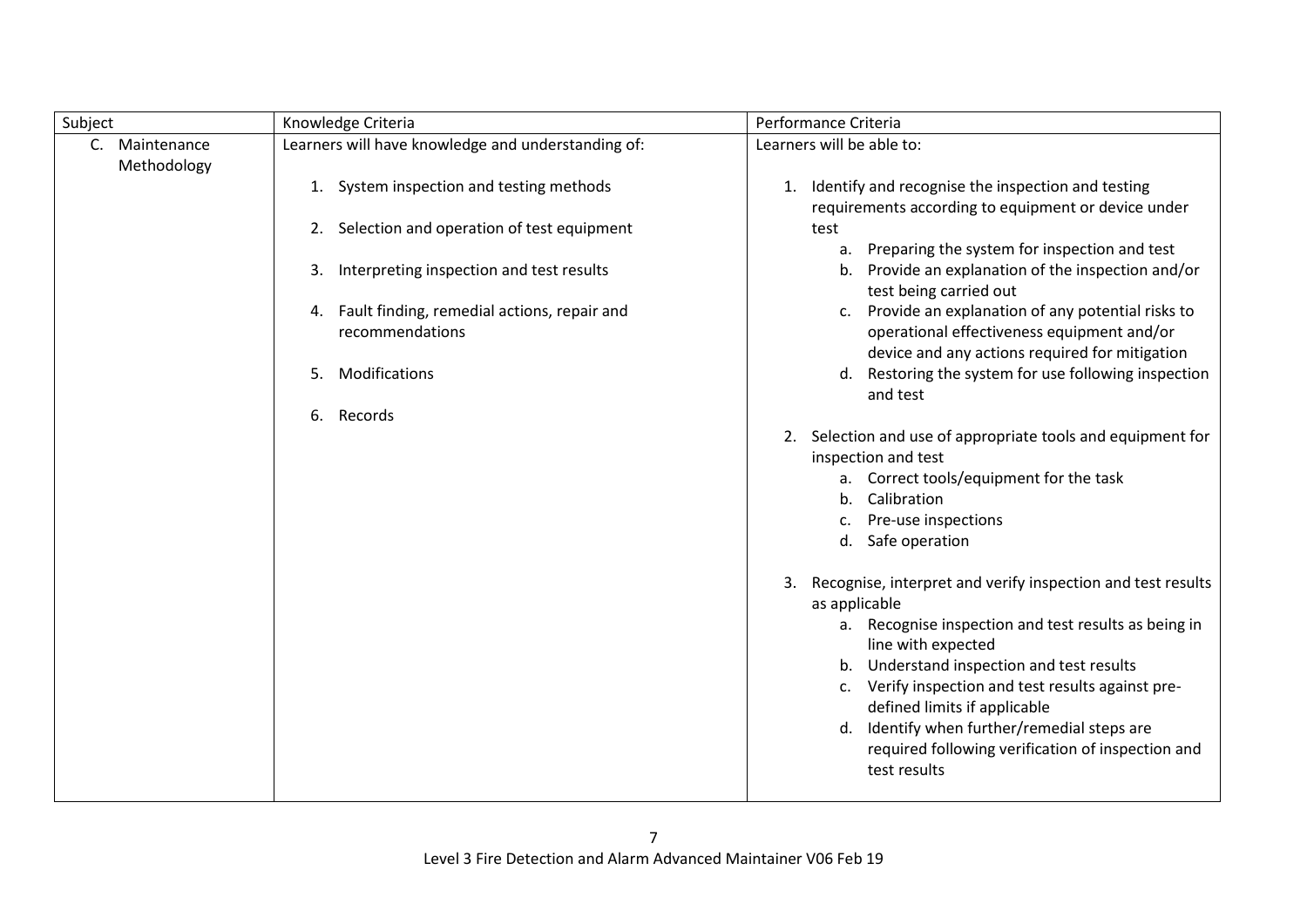| 4. Recognise and identify system, equipment and device<br>faults and any remedial actions/repairs required<br>a. recognise and identify faults in systems,<br>equipment and devices<br>Recommend any remedial actions required<br>b <sub>1</sub><br>including escalation/referral<br>c. Provide an explanation of/describe any repairs<br>that may be carried out |
|-------------------------------------------------------------------------------------------------------------------------------------------------------------------------------------------------------------------------------------------------------------------------------------------------------------------------------------------------------------------|
| Recognise where a modification is required and make<br>5.<br>recommendations if applicable<br>a. Recognise and identify the type of modification<br>required<br>b. Recognise and make recommendations for<br>escalation and referral if required<br>Recognise and understand the inspection and<br>testing requirements following completion of<br>modifications  |
| Identify the need for accurate recording of work<br>6.<br>completed during maintenance visits<br>a. Recognise and record activity required for<br>completion of documentation<br>b. Recognise and record activity as best practice<br>over and above that required by the COP                                                                                     |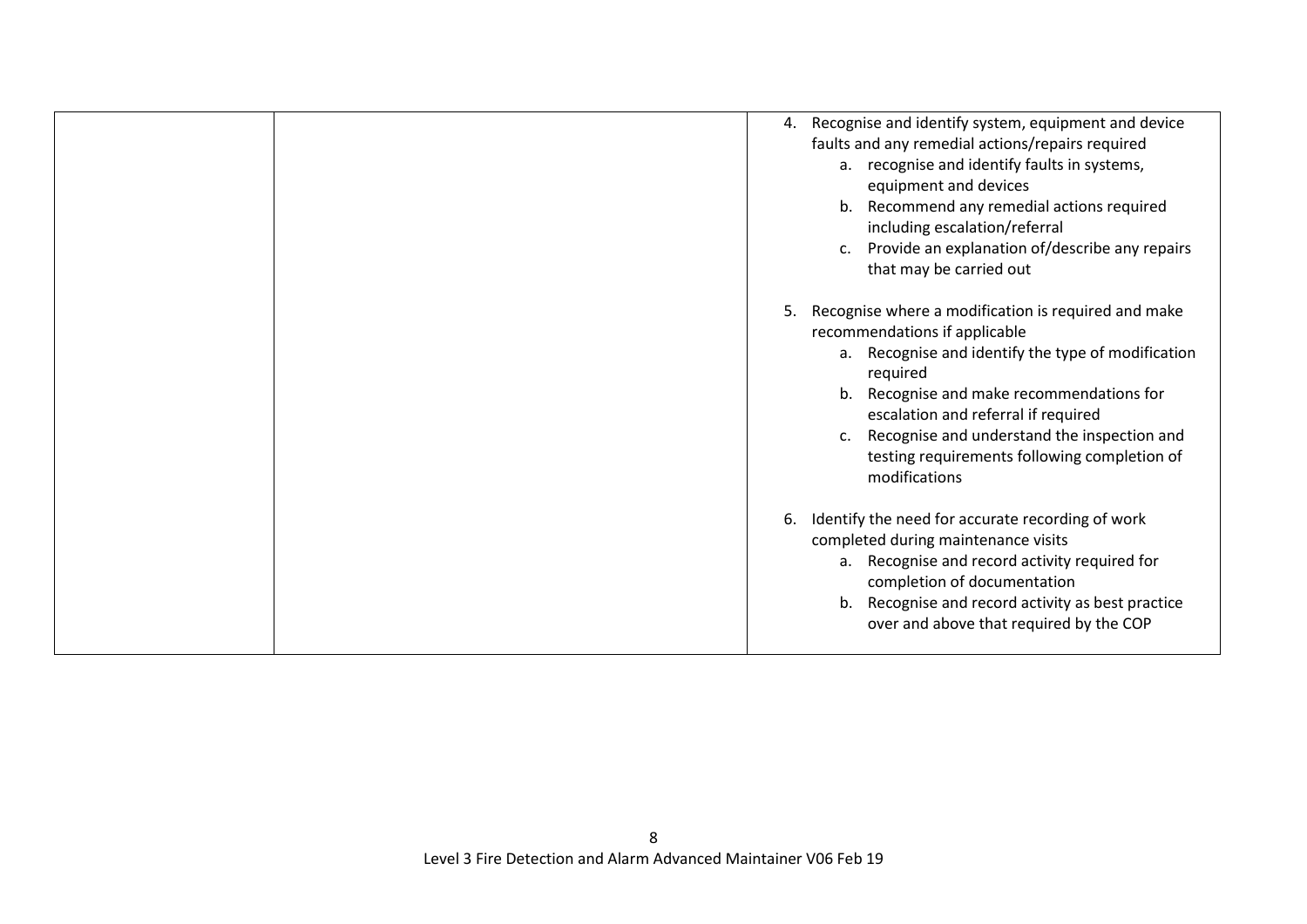| <b>Explanatory Notes</b>                                                                                                                                                                                                                                                                                                                                                                                                                                                                                                                                                                                                                                                                                          |
|-------------------------------------------------------------------------------------------------------------------------------------------------------------------------------------------------------------------------------------------------------------------------------------------------------------------------------------------------------------------------------------------------------------------------------------------------------------------------------------------------------------------------------------------------------------------------------------------------------------------------------------------------------------------------------------------------------------------|
| Understanding how to carry out suitable and applicable inspection and testing of the system is a requirement of maintenance and in<br>order to do this the maintenance technician must understand the inspection and test being conducted, how it should be completed,<br>the equipment and tools required and actions to be taken following interpretation of any results. After completion of inspection and<br>testing maintenance technicians will be required to demonstrate what remedial actions may be required and where such remedial<br>actions will need escalation and/or referral to other persons or where such remedial actions are within the skills and scope of the<br>maintenance technician. |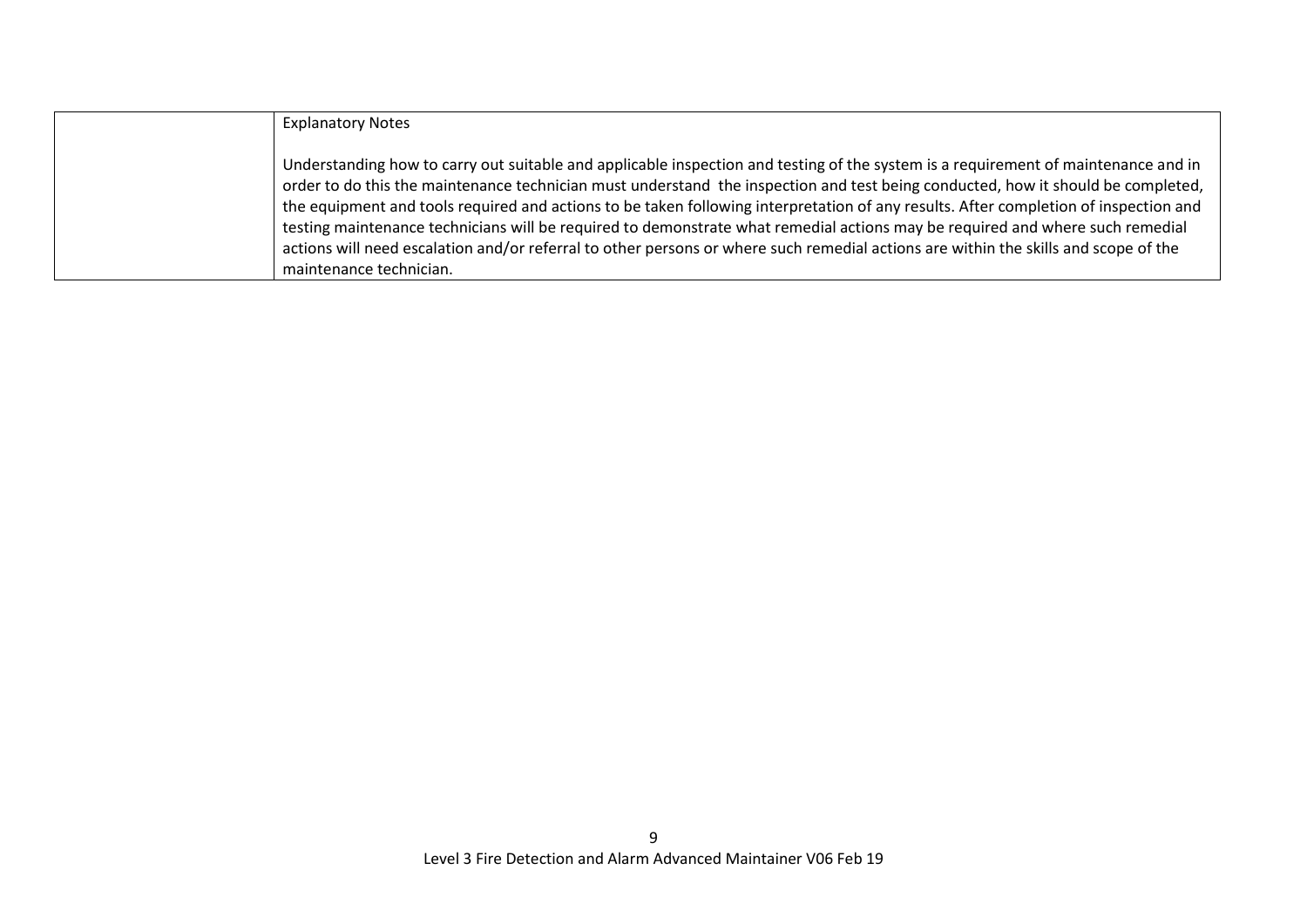| Subject                      | Knowledge Criteria                                                       | Performance Criteria                                                                                                                                                                                                                                                                                                                                                                            |
|------------------------------|--------------------------------------------------------------------------|-------------------------------------------------------------------------------------------------------------------------------------------------------------------------------------------------------------------------------------------------------------------------------------------------------------------------------------------------------------------------------------------------|
| D. False Alarm<br>Management | Learners will have knowledge and understanding of:                       | Learners will be able to:                                                                                                                                                                                                                                                                                                                                                                       |
|                              | Categories of false alarms<br>1.                                         | Identify and list the categories of false alarms<br>1.                                                                                                                                                                                                                                                                                                                                          |
|                              | Reviewing false alarm records and calculating false alarm<br>2.<br>rates | Understand and interpret false alarm records and carry<br>2.<br>out calculations for false alarm rate<br>a. Obtain appropriate records of false alarms                                                                                                                                                                                                                                          |
|                              | Typical causes of false alarms<br>3.                                     | Using records carry out calculations for false<br>b.<br>alarm rate                                                                                                                                                                                                                                                                                                                              |
|                              | Investigating false alarms<br>4.                                         | Identify when the false alarm rate is outside of<br>c.<br>acceptable levels                                                                                                                                                                                                                                                                                                                     |
|                              | Measures to limit false alarms and unwanted fire signals<br>5.           | Identify when the number of false alarms<br>d.<br>(excluded from calculations for false alarm rate)<br>or unwanted fire signals are outside of<br>acceptable levels                                                                                                                                                                                                                             |
|                              |                                                                          | Recognise and identify typical causes of false alarms<br>3.<br>according to category and local environmental conditions<br>a. Identify the cause of false alarms from symptoms<br>presented<br>b. Identify the causes of false alarms that may be<br>presented according to detector type                                                                                                       |
|                              |                                                                          | Recognise and identify the requirements for false alarm<br>4.<br>investigations and provide an explanation of the<br>requirements for and process of investigation<br>a. With reference to false alarm records identify the<br>requirement for and level of investigation if<br>applicable<br>b. Identify and provide a description of the steps<br>required when carrying out an investigation |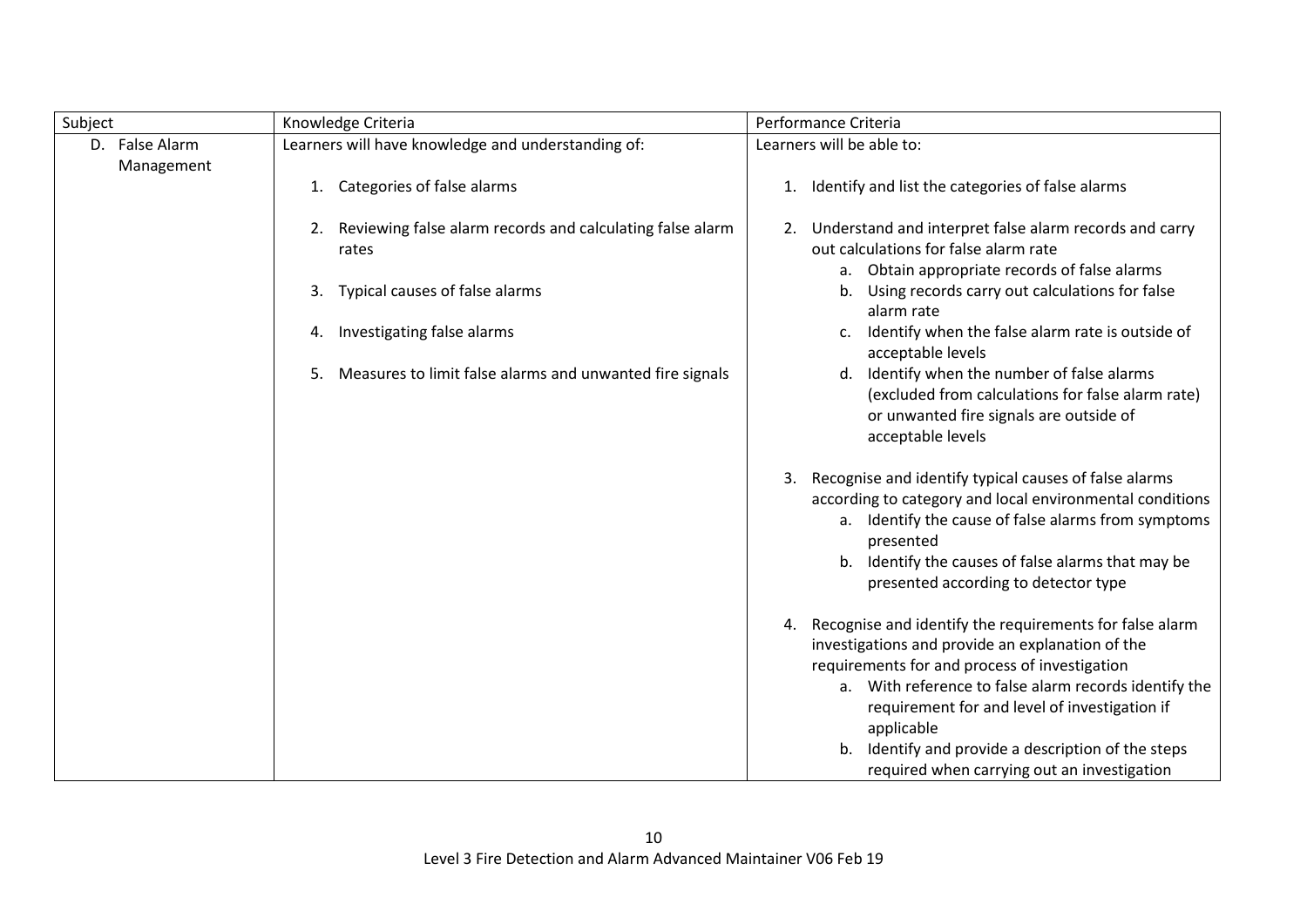| Understand and interpret the results of a false<br>$C_{\star}$<br>alarm investigation                                                                                                                                                                                               |
|-------------------------------------------------------------------------------------------------------------------------------------------------------------------------------------------------------------------------------------------------------------------------------------|
| Identify and make recommendations for actions which<br>5.<br>may be taken, to reduce false alarms and prevent<br>unwanted fire signals<br>a. Selection of detector type<br>b. Siting of detectors<br>c. Filtering<br>Management and maintenance<br>d.<br>e. Escalation and referral |
| <b>Explanatory Notes</b>                                                                                                                                                                                                                                                            |
| False alarms waste money and resource, but they also cause complacency, which can put lives and property at risk. It is essential that<br>false alarms are recorded and reviewed and reduced to acceptable levels                                                                   |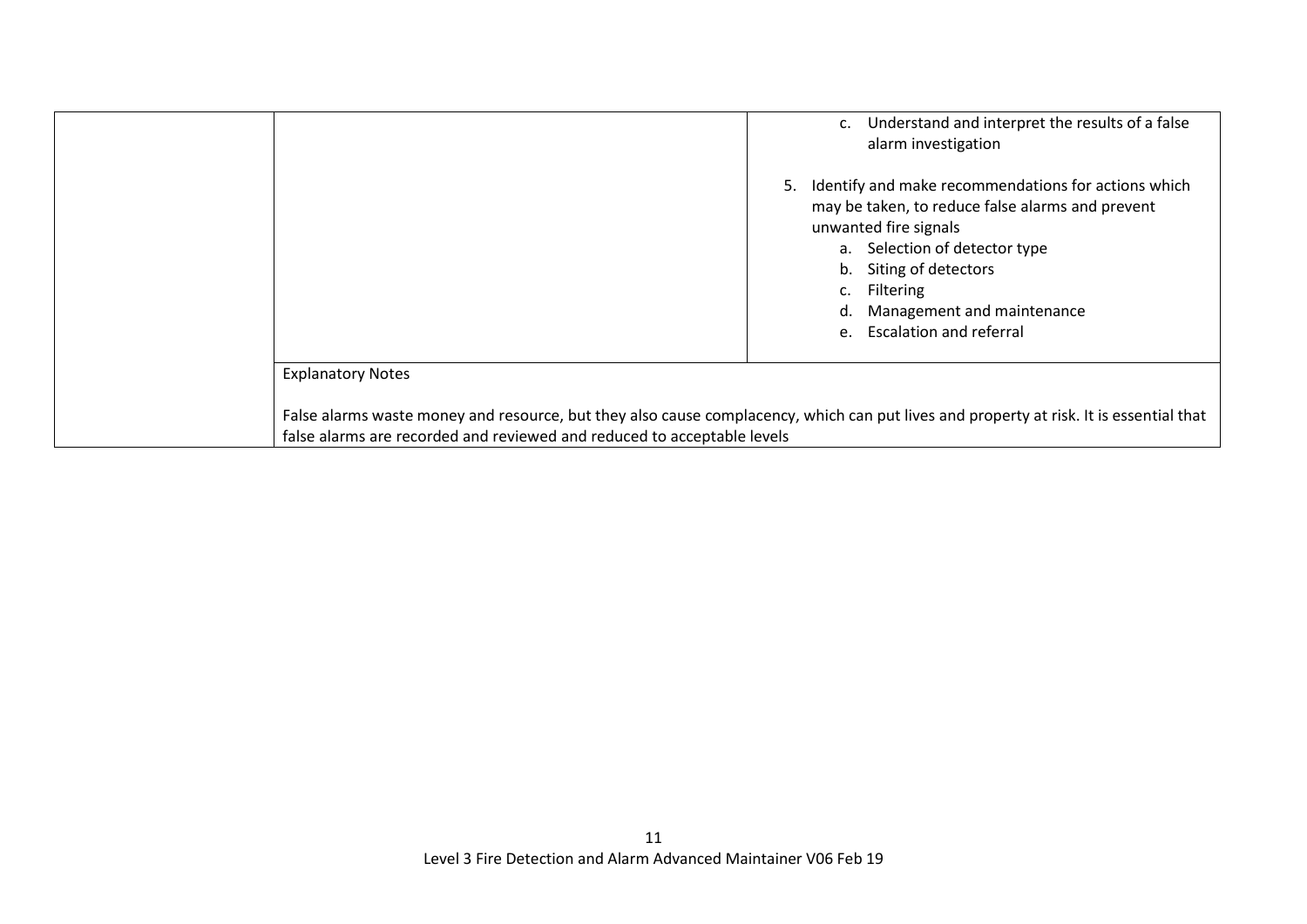| Subject                   | Knowledge Criteria                                                                                                                | Performance Criteria                                                                                                                                                                                                                                   |
|---------------------------|-----------------------------------------------------------------------------------------------------------------------------------|--------------------------------------------------------------------------------------------------------------------------------------------------------------------------------------------------------------------------------------------------------|
| E. Premises<br>Management | Will have knowledge and understanding of:                                                                                         | Learners will be able to:                                                                                                                                                                                                                              |
|                           | 1. The duties of the premises manager, with respect to<br>legislation, testing and keeping the fire alarm system in<br>good order | 1. Provide an overview and explanation of the duties of the<br>premises manager, as defined in the applicable Code of<br>Practice                                                                                                                      |
|                           | Training the premises manager in the operation of the<br>2.<br>fire alarm system                                                  | Provide an overview and explanation of system<br>2.<br>functionality                                                                                                                                                                                   |
|                           | 3. Communicating non-compliances and faults in the fire<br>alarm system and suggesting/recommending remedial<br>actions           | a. Confirm the operation and functionality of the<br><b>CIE</b><br>b. Confirm the process for completion of user<br>responsibilities (e.g. weekly testing, completion<br>of the log book)                                                              |
|                           | 4. Assisting the premises manager in the reduction of false<br>alarms and unwanted fire signals                                   | User replacement of consumables<br>$\mathsf{C}$ .                                                                                                                                                                                                      |
|                           | Communicating system status during and following<br>5.                                                                            | Provide an explanation of identified non-compliances and<br>faults in a system                                                                                                                                                                         |
|                           | inspection and testing                                                                                                            | a. How they might affect the overall performance<br>of the system<br>Critical failure of the whole or part of the system<br>b.                                                                                                                         |
|                           |                                                                                                                                   | Suggestions for remedial actions<br>c.<br>Preparing premises management for further<br>d.<br>works                                                                                                                                                     |
|                           |                                                                                                                                   | 4. Provide an explanation of false alarms, possible causes<br>and recommendations for remedial actions<br>a. Possible causes identified following investigation<br>Recommended preventative action<br>b.<br>Recommended remedial action if appropriate |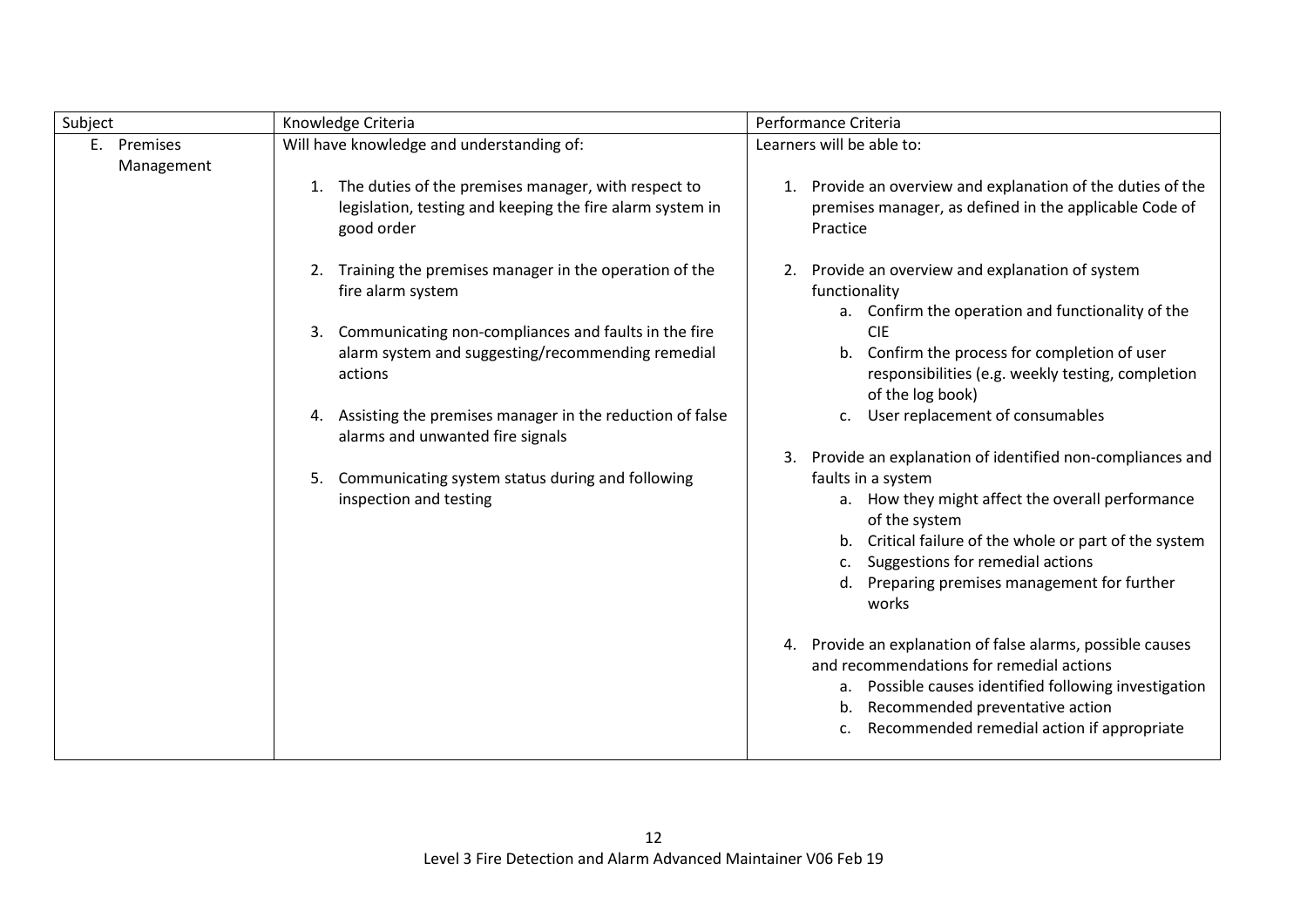|                                                                                                                                                                                                                                | Provide an explanation of the information required by<br>5.<br>premises management and occupants before, during and<br>after system inspection and test |
|--------------------------------------------------------------------------------------------------------------------------------------------------------------------------------------------------------------------------------|---------------------------------------------------------------------------------------------------------------------------------------------------------|
| <b>Explanatory Notes</b>                                                                                                                                                                                                       |                                                                                                                                                         |
| Premises managers can vary considerably with respect to their knowledge, ability and attitude to safety of employees. The<br>to ensure that appropriate understanding is achieved, and that appropriate action is being taken. | maintenance technician must therefore be skilled in communication so that they are able to effectively relate to all types of manager,                  |
| This unit is not linked to any specific manufacturer and therefore descriptions of functions or features of FD&A systems will be<br>generic and concentrate largely on those commonly available.                               |                                                                                                                                                         |